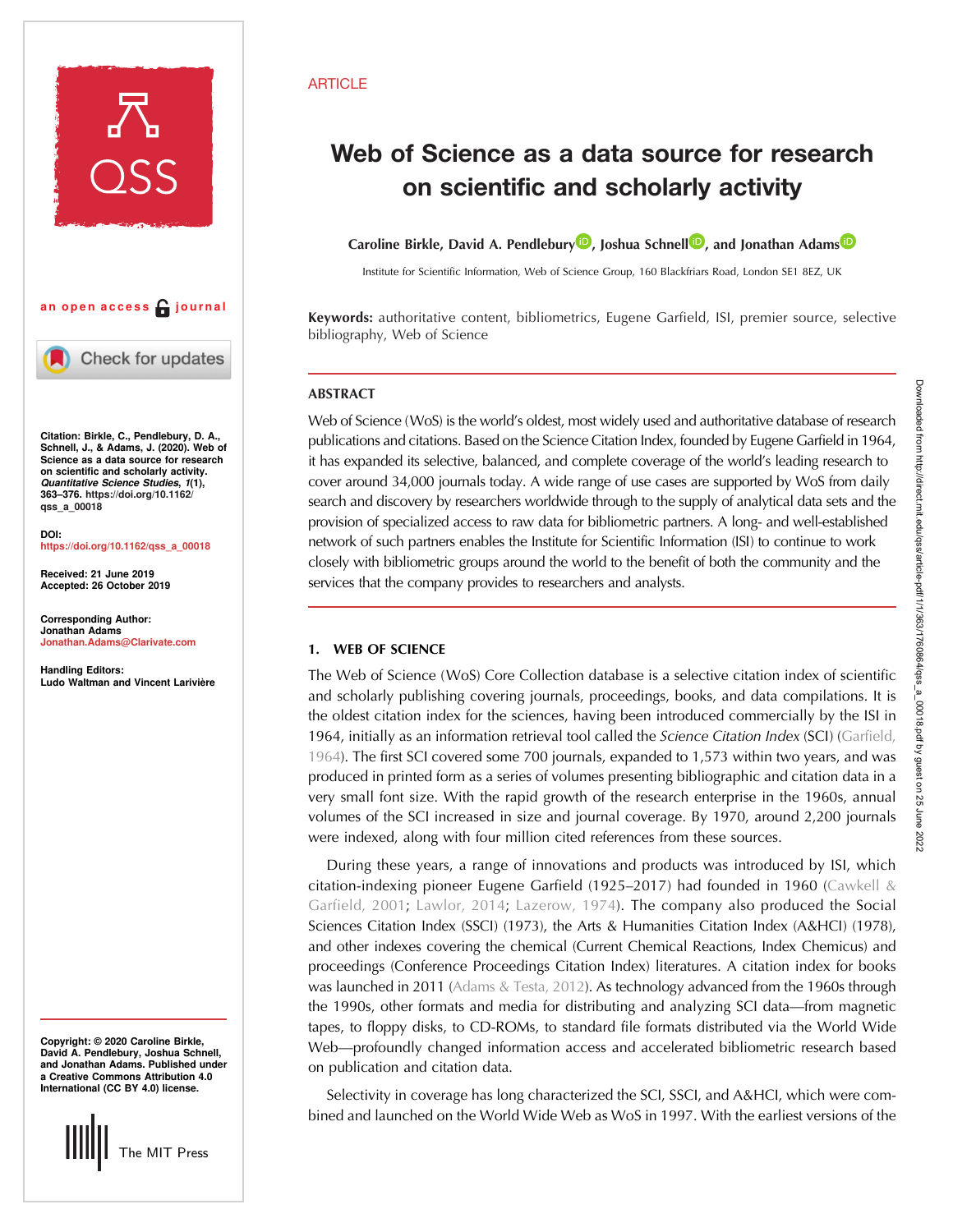SCI, journal selection was constrained by cost considerations, including computation and printing. Computing power increased and digital dissemination reduced expenses, but selectivity remained a hallmark of coverage because Garfield had decided early on to focus on internationally influential journals. His decision was informed by Bradford's Law of Scattering ([Bradford, 1934](#page-12-0)) as well as his own research on SCI data that revealed Garfield's Law of Concentration [\(Garfield, 1971,](#page-13-0) [1972](#page-13-0)). Garfield's Law of Concentration generalized Bradford's insights concerning specific fields to all fields of science and demonstrated the existence of a multidisciplinary core set of journals, then as few as 1,000. More recently, the globalization of research has highlighted the relevance of local and regional journals for science that addresses societal needs. The WoS group has deepened its journal coverage, principally through the introduction of the Emerging Sources Citation Index (2015) ([Huang et al., 2017;](#page-13-0) [Somoza-](#page-13-0)[Fernandez et al., 2018\)](#page-13-0), to give a more complete coverage of the most influential research while maintaining the balance across subjects and regions that underpins informed search and good analytics.

The coverage of WoS has thus expanded vastly since the inception of the underpinning systems, growing to about 34,000 journals today. This is not directly comparable to the original data set because there have been many mergers, content changes, and deletions as well as extensive additions in most fields. The WoS platform now extends the content of the Core Collection through hosting citation databases of other providers, such as the BIOSIS Citation Index, the Chinese Science Citation Database, the Russian Science Citation Index, and the SciELO Citation Index (for Latin America and Iberia), as well as specialized databases, including Medline, Inspec, KCI—Korean Journal Database—and the Derwent Innovations Index, covering the patent literature. The scope and bibliometric characteristics of the WoS Core Collection and WoS platform are summarized in [Table 1.](#page-2-0)

Visser, van Eck, and Waltman have recently compared different sources of bibliographic and citation data, including WoS [\(Visser et al., 2019\)](#page-13-0) and—for those who wish to consult it—their analysis provides further information to guide good practice and research use.

## 2. WOS DATA ENABLED THE DEVELOPMENT OF SCIENTOMETRICS

WoS is not just a catalogue of academic publications. It is a selective, structured, and balanced database with complete citation linkages and enhanced metadata that supports a wide range of information purposes. An early example of the use of SCI data for research is Derek J. de Solla Price's study "Networks of Scientific Papers" [\(Price, 1965\)](#page-13-0). Price showed how a network of cited references in papers (citations) could be used to describe the structure and dynamics of a research topic, since then often called a research front. Sociologists Stephen and Jonathan Cole's work "Scientific Output and Recognition" (Cole  $\&$  Cole, 1967) is one of the first times that citations were used systematically as a measure of scientific quality or impact [\(Cole, 2000](#page-12-0)). This study of physicists sought to show variations in recognition in terms of institutional affiliation, productivity, quality (citations as the indicator), honors, age, and other variables. Citations were found to be highly correlated with peer judgment of "quality." Early research on scientific activity using SCI data typically required many hours of manual labor involving repeated access to different cross-referenced, heavy volumes. Indeed, as one of us can attest (D.A.P.), an early form of research evaluation of individuals made use of a ruler to measure column inches of citations!

WoS was not designed for scientometric analysis. Garfield created the SCI and its sister citation indexes for information retrieval. Use of the data for other purposes, such as research performance evaluation, including rankings, mapping topics and monitoring trends, and investigating aspects of the history and sociology of science and scholarly activity, was of secondary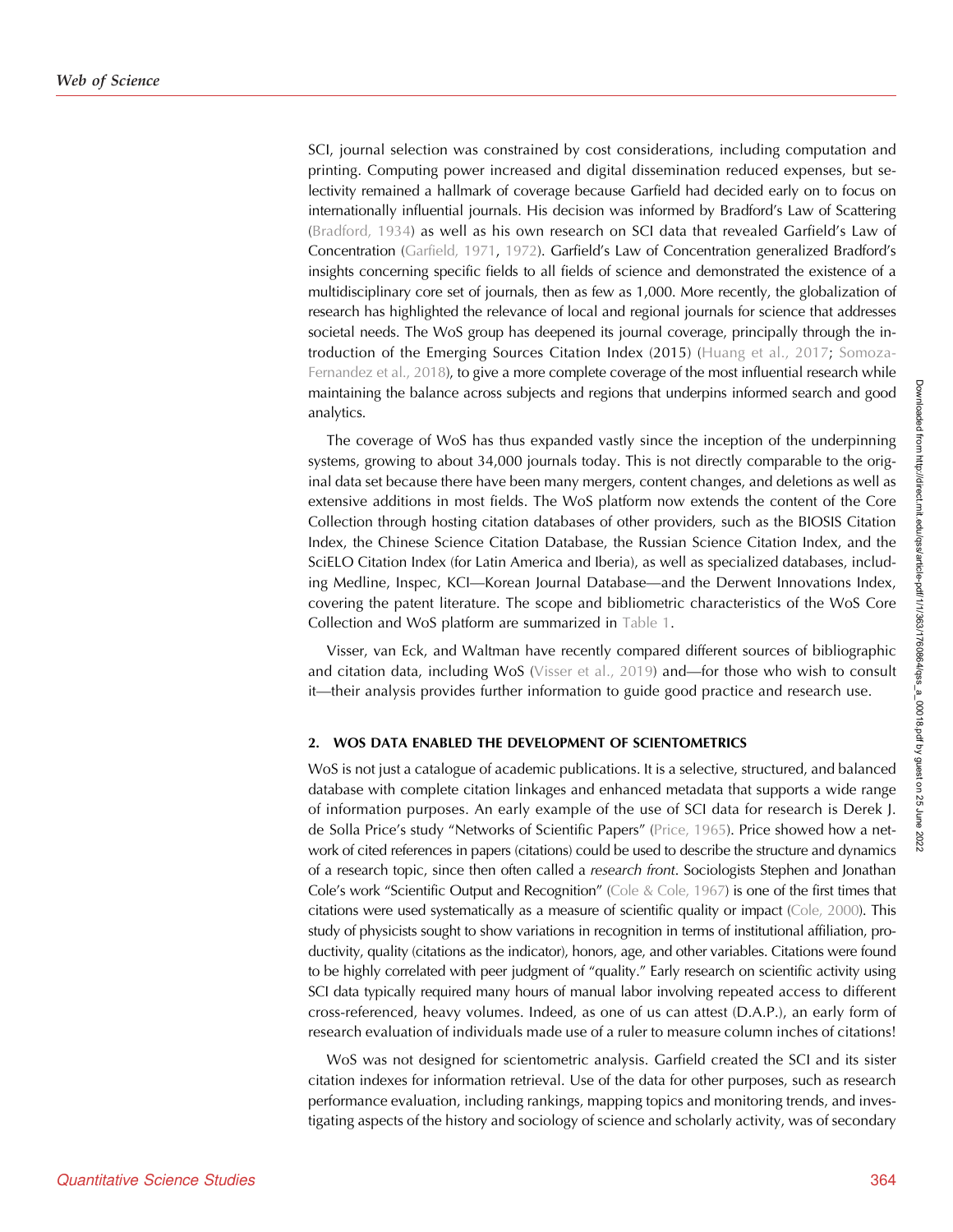| j<br>ĺ                                                                                                |
|-------------------------------------------------------------------------------------------------------|
|                                                                                                       |
|                                                                                                       |
| :                                                                                                     |
|                                                                                                       |
|                                                                                                       |
|                                                                                                       |
|                                                                                                       |
|                                                                                                       |
|                                                                                                       |
|                                                                                                       |
|                                                                                                       |
| $\overline{\phantom{a}}$                                                                              |
|                                                                                                       |
|                                                                                                       |
|                                                                                                       |
|                                                                                                       |
|                                                                                                       |
|                                                                                                       |
|                                                                                                       |
|                                                                                                       |
|                                                                                                       |
|                                                                                                       |
|                                                                                                       |
|                                                                                                       |
|                                                                                                       |
|                                                                                                       |
|                                                                                                       |
|                                                                                                       |
|                                                                                                       |
| son'                                                                                                  |
|                                                                                                       |
|                                                                                                       |
|                                                                                                       |
|                                                                                                       |
| ֖֖֚֚֚֚֚֚֚֚֚֚֚֚֚֚֚֡֞֟֡֝<br>֧֖֖֧֖֧֪֪֪֪֖֧֪֪֪֪֪֪֪֪֪֪֪֪֪֪֪֪֪֪֪֪֪֪֪֪ׅ֦֚֚֚֚֚֚֚֚֚֚֚֚֚֚֚֚֚֚֝֝֩֝֟֩֞֩֞֝֩֞֝֟<br>l |
| I                                                                                                     |
|                                                                                                       |
|                                                                                                       |
| ĺ                                                                                                     |
|                                                                                                       |
|                                                                                                       |
|                                                                                                       |
|                                                                                                       |
|                                                                                                       |
|                                                                                                       |
|                                                                                                       |
| こくこ てん とうらく クニートウィミニク けくけけ<br>i                                                                       |
|                                                                                                       |
| 3                                                                                                     |
|                                                                                                       |
| ser                                                                                                   |
|                                                                                                       |
|                                                                                                       |

# **Table 1.** Key Characteristics of data sources built on web of science

<span id="page-2-0"></span>

|                   | <b>Web of Science</b>                                                                                                                                                                                                                                                                                                                                                                                                      | Web of Science                                                                                                                                                                                                                                                                                                                                                                                                               |
|-------------------|----------------------------------------------------------------------------------------------------------------------------------------------------------------------------------------------------------------------------------------------------------------------------------------------------------------------------------------------------------------------------------------------------------------------------|------------------------------------------------------------------------------------------------------------------------------------------------------------------------------------------------------------------------------------------------------------------------------------------------------------------------------------------------------------------------------------------------------------------------------|
|                   | <b>Core Collection</b>                                                                                                                                                                                                                                                                                                                                                                                                     | <b>Platform</b>                                                                                                                                                                                                                                                                                                                                                                                                              |
| Summary           | Citation indexes representing the connections<br>between scholarly research articles found in<br>globally significant journals, books, and<br>proceedings in the sciences, social sciences<br>and art & humanities.<br>The WoS Core Collection is the standard data<br>set underpinning the journal impact metrics<br>found in the Journal Citation Reports and the<br>institutional performance metrics found in InCites. | A platform providing access to multidisciplinary<br>and regional citation indexes, specialist subject<br>indexes, a patent family index, and an index to<br>scientific data sets.<br>WoS provides a common search language,<br>navigation environment, and data structure,<br>allowing researchers to search broadly across<br>disparate resources and use citation connections<br>to navigate to relevant research results. |
| Databases covered | • Science Citation Index<br>• Social Sciences Citation Index<br>• Arts & Humanities Citation Index<br>• Conference Proceedings Citation Index<br>• Book Citation Index<br>• Emerging Sources Citation Index                                                                                                                                                                                                                | Citation Indexes include the WoS Core Collection<br>plus the following:<br>• BIOSIS Citation Index<br>Chinese Science Citation Database<br>• Russian Science Citation Index<br>• SciELO Citation Index<br>• Data Citation Index                                                                                                                                                                                              |
|                   |                                                                                                                                                                                                                                                                                                                                                                                                                            | Subject and regionally specialized indexes:                                                                                                                                                                                                                                                                                                                                                                                  |
|                   |                                                                                                                                                                                                                                                                                                                                                                                                                            | • Biological Abstracts, BIOSIS Previews                                                                                                                                                                                                                                                                                                                                                                                      |
|                   |                                                                                                                                                                                                                                                                                                                                                                                                                            | • CABI: CAB Abstracts and Global Health<br>• FSTA-the food science resource                                                                                                                                                                                                                                                                                                                                                  |
|                   |                                                                                                                                                                                                                                                                                                                                                                                                                            | $\bullet$ Inspec                                                                                                                                                                                                                                                                                                                                                                                                             |
|                   |                                                                                                                                                                                                                                                                                                                                                                                                                            | • KCI-Korean Journal Database                                                                                                                                                                                                                                                                                                                                                                                                |
|                   |                                                                                                                                                                                                                                                                                                                                                                                                                            | • Medline                                                                                                                                                                                                                                                                                                                                                                                                                    |
|                   |                                                                                                                                                                                                                                                                                                                                                                                                                            | • Zoological Record                                                                                                                                                                                                                                                                                                                                                                                                          |
|                   |                                                                                                                                                                                                                                                                                                                                                                                                                            | Other resources:                                                                                                                                                                                                                                                                                                                                                                                                             |
|                   |                                                                                                                                                                                                                                                                                                                                                                                                                            | • Current Contents Connect                                                                                                                                                                                                                                                                                                                                                                                                   |
|                   |                                                                                                                                                                                                                                                                                                                                                                                                                            | • Derwent Innovations Index (patents)                                                                                                                                                                                                                                                                                                                                                                                        |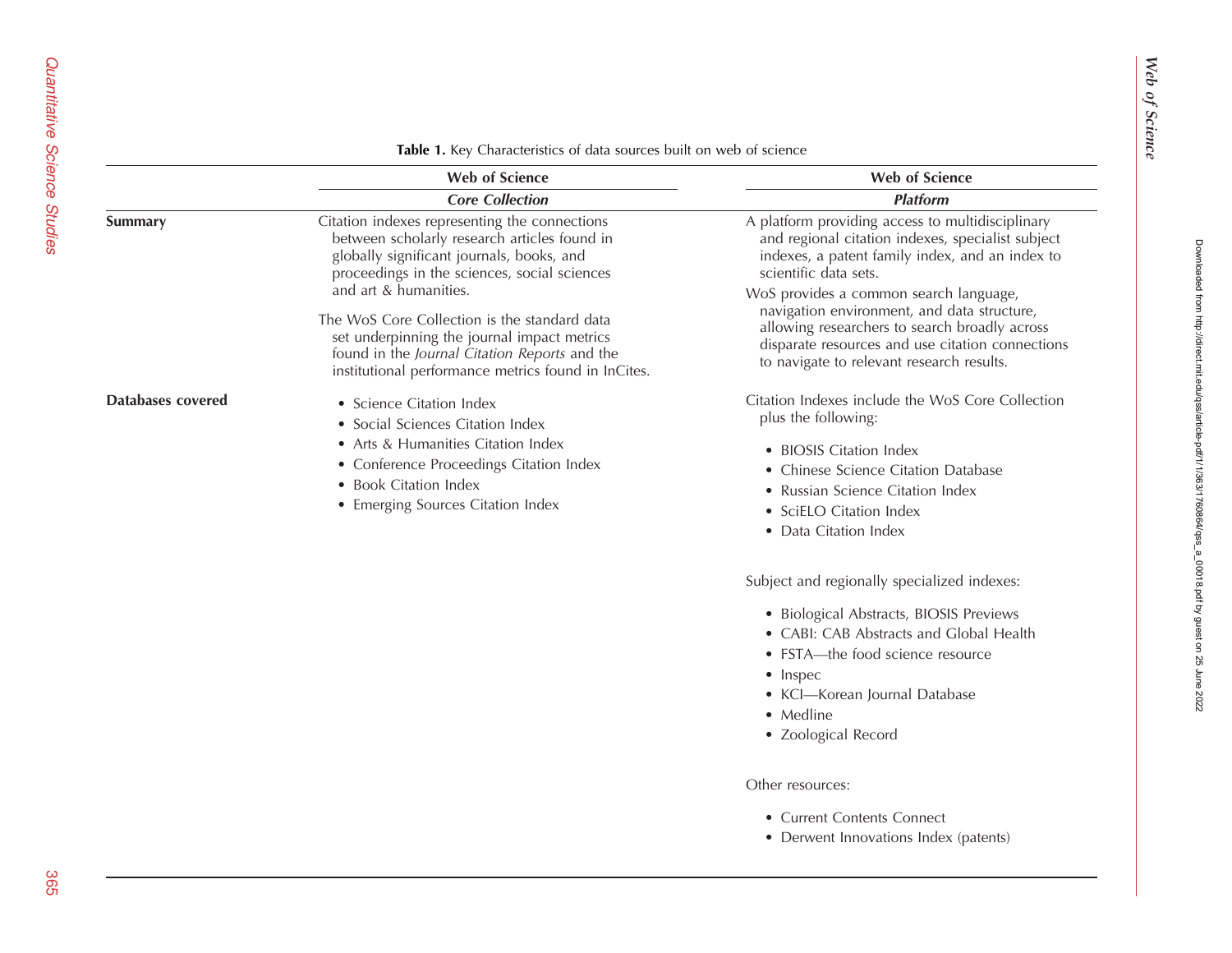|                            | <b>Web of Science</b>                                                                               | <b>Web of Science</b><br><b>Platform</b>                                                                                                        |  |
|----------------------------|-----------------------------------------------------------------------------------------------------|-------------------------------------------------------------------------------------------------------------------------------------------------|--|
|                            | <b>Core Collection</b>                                                                              |                                                                                                                                                 |  |
| Number of journals         | > 20,900 journals plus books and conference<br>proceedings                                          | > 34,200 journals plus books, proceedings,<br>patents, and data sets                                                                            |  |
| Coverage                   | • Over 75 million records<br>• More than 101,000 books<br>• Over 8 million conference papers        | • 155 million records (journals, books,<br>and proceedings)<br>• 39.3 million patent families (> 70 million patents)<br>• 7.3 million data sets |  |
| <b>Time period covered</b> | Sciences: 1900–present                                                                              | Journal literature: 1800-present                                                                                                                |  |
|                            | Social Sciences: 1900-present                                                                       | Patents: 1963-present                                                                                                                           |  |
|                            | Arts & Humanities: 1975–present<br>Proceedings: 1990–present                                        | Full cited reference indexing for all WoS Core<br>Collection content                                                                            |  |
|                            | Books: 2005-present                                                                                 | Citation indexing for SciELO, Russian Science<br>Citation Index, Chinese Science Citation Index, and<br><b>BIOSIS Citation Index</b>            |  |
|                            | Emerging Source Citation Index: 2005-present                                                        | All content includes times cited for citations from<br>WoS Core Collection and platform Citation Sources                                        |  |
| <b>Author indexing</b>     | All authors from all publications are indexed.<br>Authors linked to affiliations from 2008–forward. | WoS Core Collection: All authors are indexed for<br>all publications.                                                                           |  |
|                            |                                                                                                     | Other resources: Author indexing varies by resource.                                                                                            |  |

Web of Science

Web of Science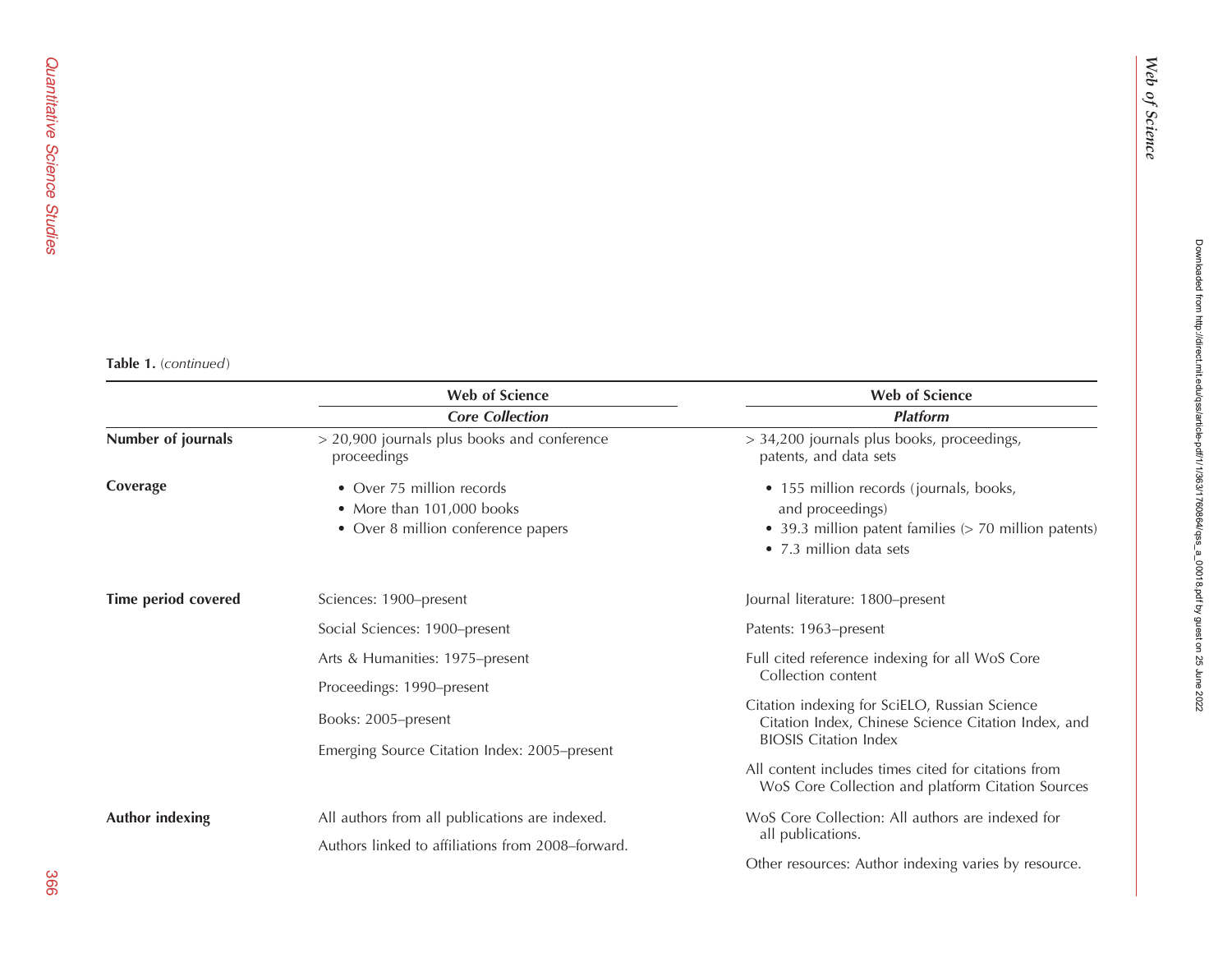| Institution indexing      | Author affiliation indexing varies by collection.<br>All author affiliations are indexed.                                                                                                                |                                                                                                                                                                                 |  |
|---------------------------|----------------------------------------------------------------------------------------------------------------------------------------------------------------------------------------------------------|---------------------------------------------------------------------------------------------------------------------------------------------------------------------------------|--|
|                           | Institution's variants and parent/child<br>relationships are mapped and connected to<br>a preferred institutional name through a<br>manually curated process that is increasingly<br>global in coverage. |                                                                                                                                                                                 |  |
| <b>Updating frequency</b> | Daily (Monday through Friday).                                                                                                                                                                           | Each collection is updated on its own schedule,<br>ranging from daily to monthly.                                                                                               |  |
| <b>Citation analysis</b>  | Citation counts, and author h-index calculations.                                                                                                                                                        | Citation counts, and author h-index calculations.                                                                                                                               |  |
|                           | "Hot" and "Highly Cited" articles (papers in<br>top percentiles according to year, field and<br>document types) are available from Essential<br>Science Indicators integration.                          | "Hot" and "Highly Cited" articles (papers in top<br>percentiles according to year, field and document<br>types) are available from Essential Science Indicators<br>integration. |  |
|                           | Journal Impact Factors and Journal Performance<br>Quartiles are available via Journal Citation<br>Reports integration (JCR Quartiles available<br>without subscription to JCR).                          |                                                                                                                                                                                 |  |
| Controlled vocabulary     | No.                                                                                                                                                                                                      | Controlled vocabulary searching is provided                                                                                                                                     |  |
|                           | Keyword fields include Author Keywords, and<br>"Keywords Plus," which are extracted from the titles<br>of Cited Articles.                                                                                | for Medline, Inspec, FSTA, BIOSIS, Zoological<br>Record.                                                                                                                        |  |
|                           | Controlled indexing is provided for institution affiliations<br>(parent/child mapping).                                                                                                                  |                                                                                                                                                                                 |  |
|                           |                                                                                                                                                                                                          |                                                                                                                                                                                 |  |

Web of Science

Web of Science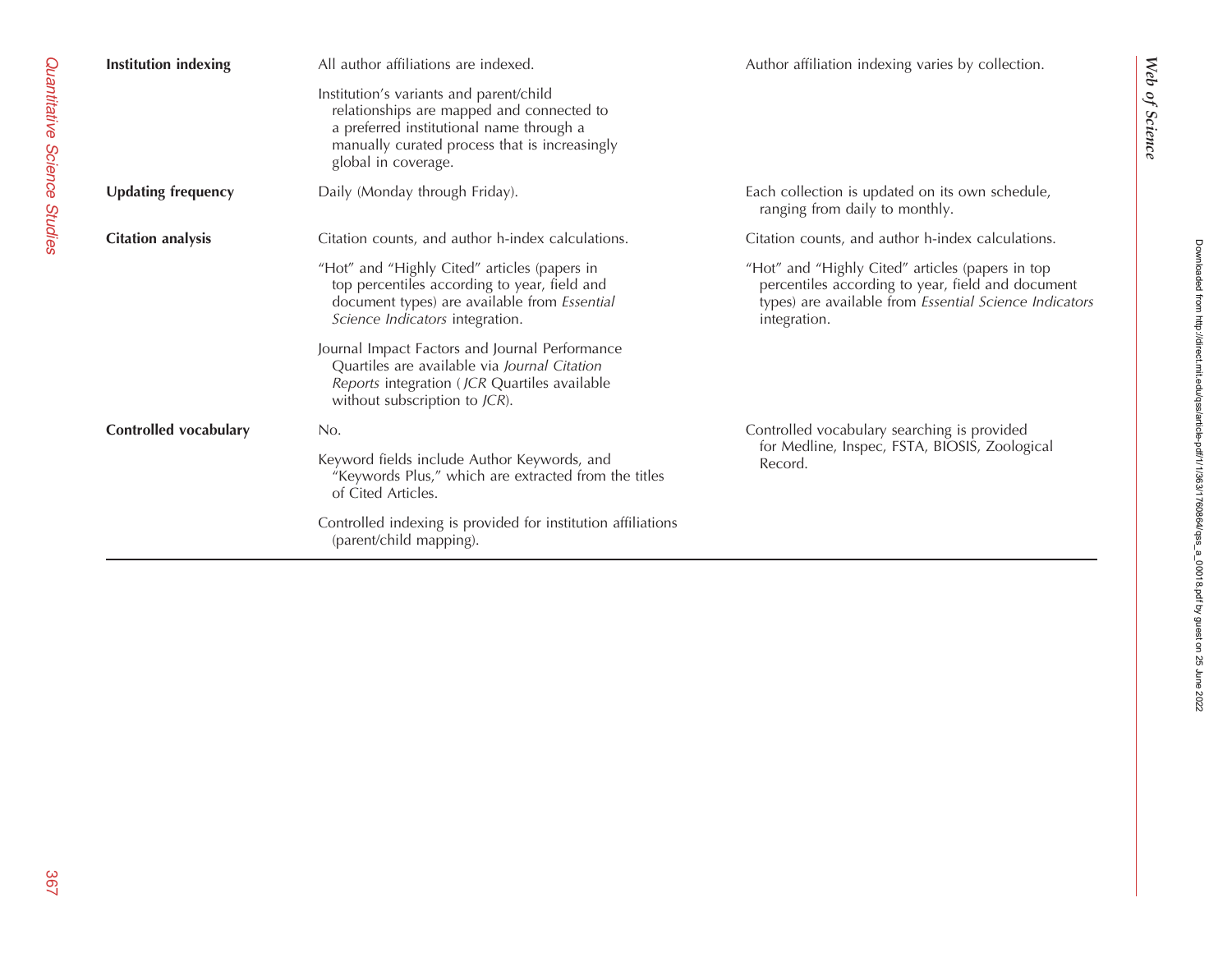interest and importance. Had the database been designed for any of these secondary uses, many data elements would have been collected, indexed, and structured differently. Consequently, research analysis using WoS data necessarily makes use of some features that were designed for information retrieval rather than quantitative analysis.

An example of an "information retrieval" feature is the WoS Subject Categories. These are 254 journal-based categories, each of which represents a specific field or subfield, such as biotechnology & applied microbiology, family studies, medical laboratory technology, or quantum science & technology. This categorical scheme was created and developed to enable information retrieval where a search may be executed or filtered by subject category, and for this reason a journal may be and often is assigned to more than one subject category. For quantitative analysis, however, it would be necessary to adjust counts to avoid duplication of data if collating initially by subject category. Furthermore, contemporary analytic models may focus on topics that draw on parts of multiple categories.

Nonetheless, it may be claimed that without the SCI, the development of scientometrics would certainly have been hampered. For 40 years, almost all advances in our understanding of the global science system and its evaluation and management were based upon these data sources. As Jonathan Cole has noted, "The creation of the SCI represents a good case study of how technological innovations very frequently create the necessary conditions for significant advance in scientific fields" ([Cole, 2000\)](#page-12-0). Important early applications of our data include the adoption of publication and citation indicators for the first Science Indicators produced by the US National Science Foundation [\(National Science Board, 1973\)](#page-13-0); their development for this purpose by Francis Narin and his further research on the citation linkage between the patent and scholarly literature ([Narin, 1976](#page-13-0)); the pioneering work of Tibor Braun, András Schubert, and Wolfgang Glänzel of the Information Science & Scientometrics Research Group (ISSRU) of the Hungarian Academy of Science (Budapest), especially on absolute and relative indicators of national research performance ([Braun et al., 1985](#page-12-0)); similar fundamental research on measuring and evaluating the comparative performance of universities and groups of re-searchers by Anthony van Raan, Henk Moed, and others at Leiden University ([Moed et al.,](#page-13-0) [1985\)](#page-13-0); the development of science mapping through cocitation clustering introduced by Henry Small of ISI and Belver Griffith of Drexel University ([Griffith et al., 1974](#page-13-0); [Small,](#page-13-0) [1973;](#page-13-0) [Small and Griffith, 1974](#page-13-0)); and investigations of what the ISI data could reveal concerning the sociology of science, pursued by researchers at Columbia University, including Harriet Zuckerman, Stephen Cole, and Jonathan Cole, under the direction of Robert Merton [\(Cole,](#page-12-0) [2000;](#page-12-0) [Zuckerman, 2018\)](#page-13-0). With the introduction of the journal Scientometrics in 1978, with Braun as founding editor in chief, SCI data and the field itself became inextricably entwined.

Other databases and more recently developed tools that draw on publication and citation data from the WoS Core Collection were explicitly designed for quantitative analysis and research evaluation. These include National Science Indicators (1992), US and UK University Indicators (1995), Essential Science Indicators (2001), and InCites (2010). Typical users of these products have been university research offices, government agencies, and research funding organizations. WoS data continue to be used to search and explore publications on a research topic (such as environmental sex determination: [Adams et al., 1987\)](#page-12-0) and compare research activity profiles (for example, that of a country or an institution; see [Adams, 2018\)](#page-12-0).

## 3. ACCESSING WOS DATA TODAY

The WoS group is one of the main business divisions of Clarivate Analytics, a company created from the IP & Science division of Thomson Reuters. The ISI is now a research group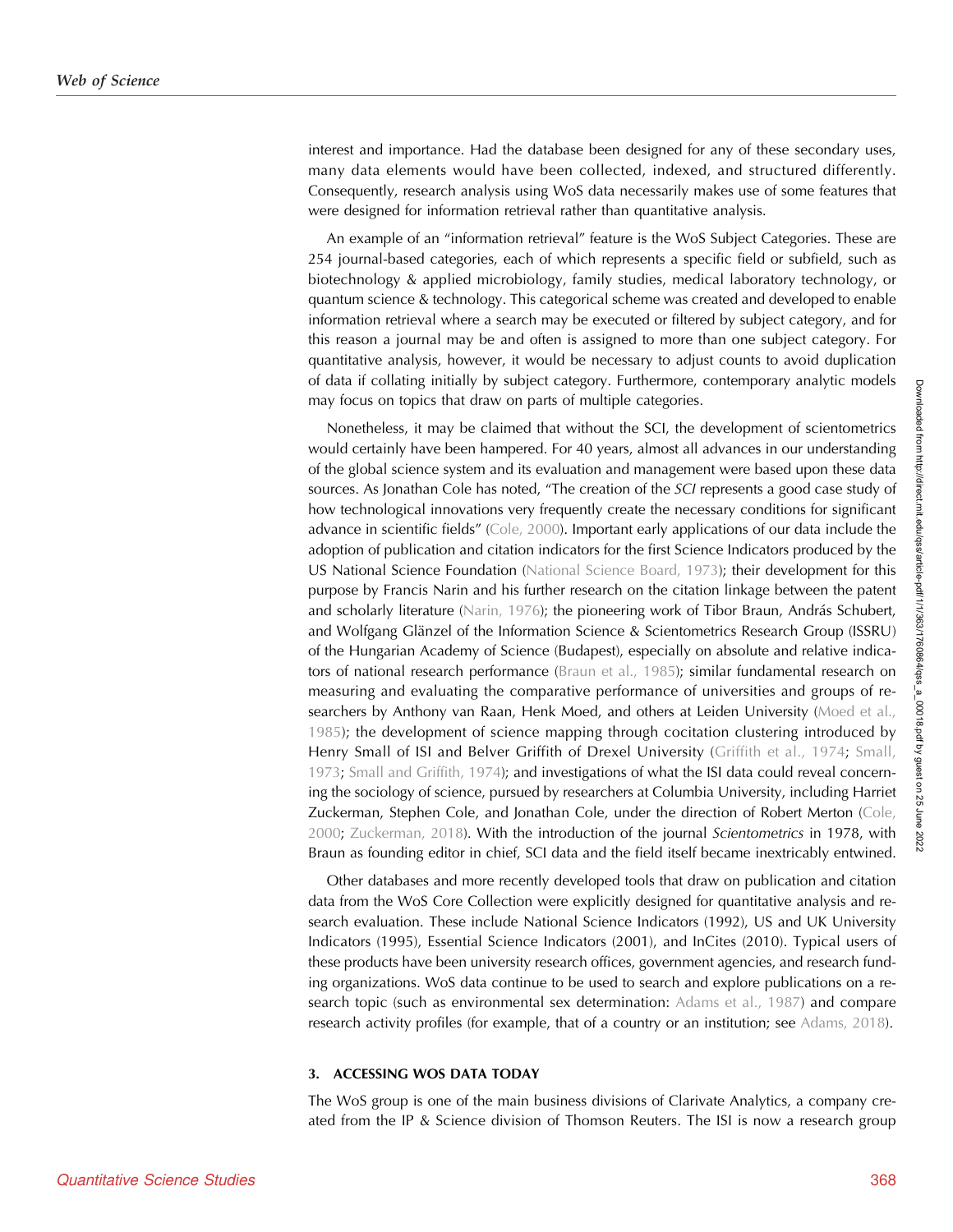



within the WoS group. It works closely with the company product and data teams as well as carrying out its own research, much of which draws on innovative ideas from bibliometric partners outside the company.

Because we work closely with scientometricians in universities, research funding agencies, and government departments, we know that researchers conducting advanced scientometric studies for new knowledge about science and scholarly communication and dynamics or for policymaking often require a specific set of data in a format that can be analyzed, summarized, and visualized in a different environment. Sometimes the amount of data required can be downloaded from the WoS platform under an appropriate license. In other cases, the amount of data needed may exceed what can reasonably be collected from WoS-related products. In these instances, arrangements for licensed use of custom data may be made.

WoS data are made available to institutions and associated researchers via platforms, APIs, and custom data set delivery (Figure 1). We have long-established relationships with scientometric research groups in universities around the world, enabling us to draw on their knowledge, advice, and innovative capacity and affording us extensive independent testing and feedback on our data systems and quality controls. Since the earliest days of ISI, we have recognized the benefit of these partnerships and have enjoyed the opportunity to collaborate with many partners.

Irrespective of the delivery mechanism, many uses of WoS data are linked to existing institutional subscriptions, in which case data-use entitlement is linked to the product subscriptions. Our institutional and partner pricing reflects volumes of data and frequency of delivery required, alongside a spectrum of use cases from casual to large-scale and commercial data requirements in support of a substantive contract for a third party, such as a national research funding agency.

#### 3.1. Use Cases

The list of possible use cases for WoS data highlighted below is illustrative, not exhaustive. In practice, we invest time to understand each request so that we can come up with a solution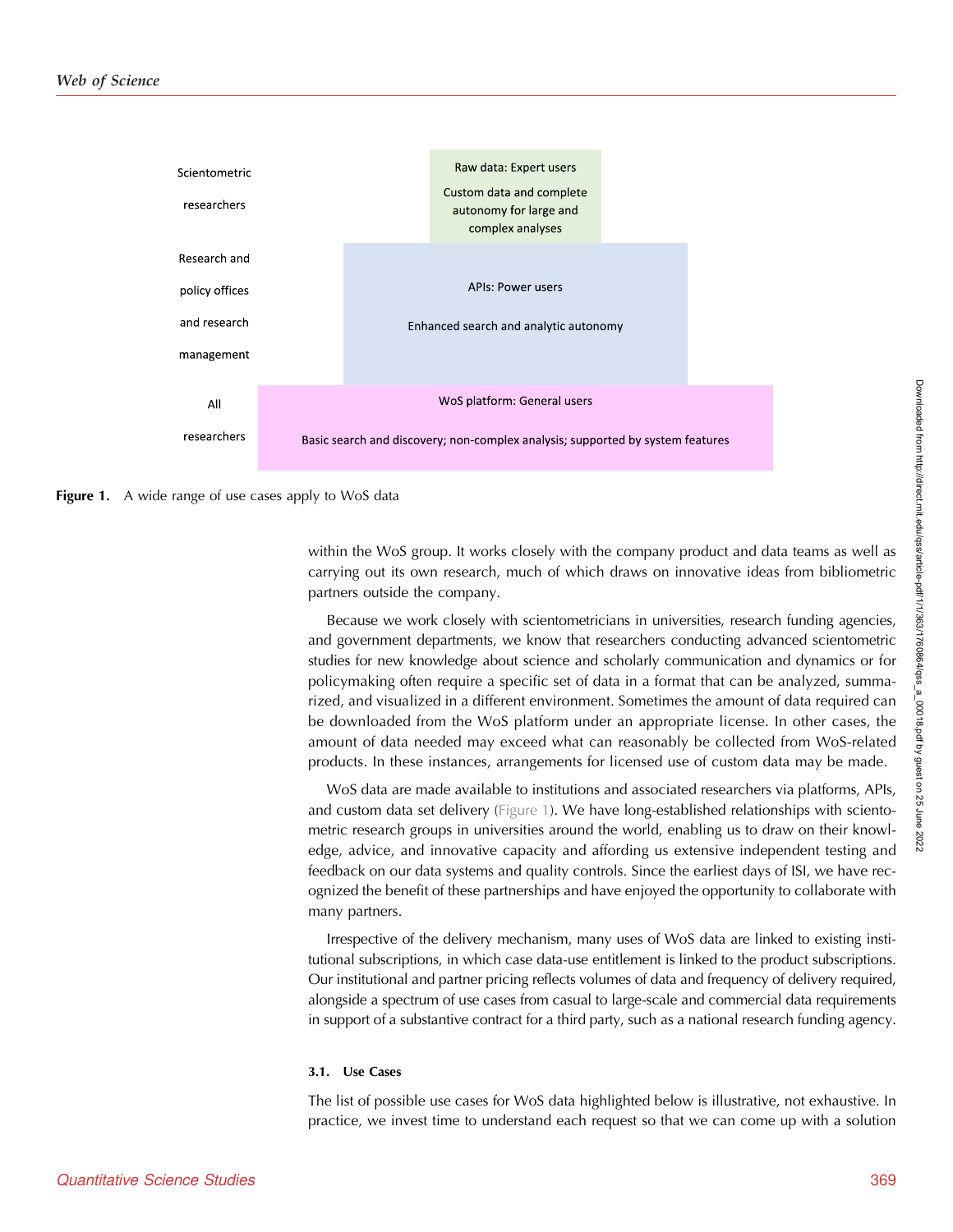that properly supports our partners and other customers. Each use case may be subject to fees, terms, and conditions that Clarivate deems necessary and appropriate for such use, but whenever possible, the fees associated with academic use are limited to any additional costs incurred.

| Basic usage             | At the level of individual academic researchers, basic<br>usage is about primary rights to view, use, and copy<br>(download and/or print) information from WoS for<br>individual use and then to distribute and redistribute<br>small ("insubstantial" in the legal parlance) portions of<br>the derived summary information in a nonsystematic<br>(e.g., not a product or service) manner. Creating a<br>reference list for a journal article is an obvious use,<br>but studies may have a more applied purpose as well.                                                                                             |
|-------------------------|-----------------------------------------------------------------------------------------------------------------------------------------------------------------------------------------------------------------------------------------------------------------------------------------------------------------------------------------------------------------------------------------------------------------------------------------------------------------------------------------------------------------------------------------------------------------------------------------------------------------------|
| Discovery               | Discovery is another fundamental, core function, which<br>entails the ability to query WoS data for research purposes<br>in support of the research process, with appropriate<br>referencing and accreditation. It is what tens of thousands<br>of researchers have done on WoS every day for decades.                                                                                                                                                                                                                                                                                                                |
| Analytics               | Basic usage automatically steps up to an applied level for<br>any WoS subscriber by giving the user the ability to<br>download and analyze WoS data for internal use within<br>the subscribing institution and/or internal business<br>operations. That means a user can benchmark a research<br>group against others without needing additional permissions,<br>thereby demonstrating to a university where it should be<br>investing.                                                                                                                                                                               |
| Integration (APIs only) | Here additional permissions may be required. This allows<br>WoS data and/or analytics to be integrated into an<br>organization's own application (either internally developed<br>or third party) for its internal use, and it is therefore subject<br>to certain restrictions. If a client does not own or control<br>the application, the third-party provider of the application<br>would require a license or approval from the WoS group.                                                                                                                                                                         |
| Public use              | Prior agreement is required where the user is planning to<br>make WoS data publicly available, by disseminating data<br>and analysis in reports for an internal website or public-<br>facing site owned, maintained, and controlled by a<br>subscriber (usually the researcher's employer). This<br>would then also allow for the publication of some summary<br>results of analysis of WoS data for noncommercial use.                                                                                                                                                                                               |
| Commercialization       | Commercial licenses are a higher level use case requiring<br>formal agreement, and these usually involve clear licensing<br>of specific data sets, an agreed specification for the way the<br>data will be used, and a time-limited allowance on data use.<br>This provides the ability to produce commercial analysis and<br>reports or incorporate data into a client's application for<br>delivery to a third party. However, although this may seem<br>onerous, it often brings with it additional support for, as<br>an example, the supply of specific data records and metadata<br>in a user-specified format. |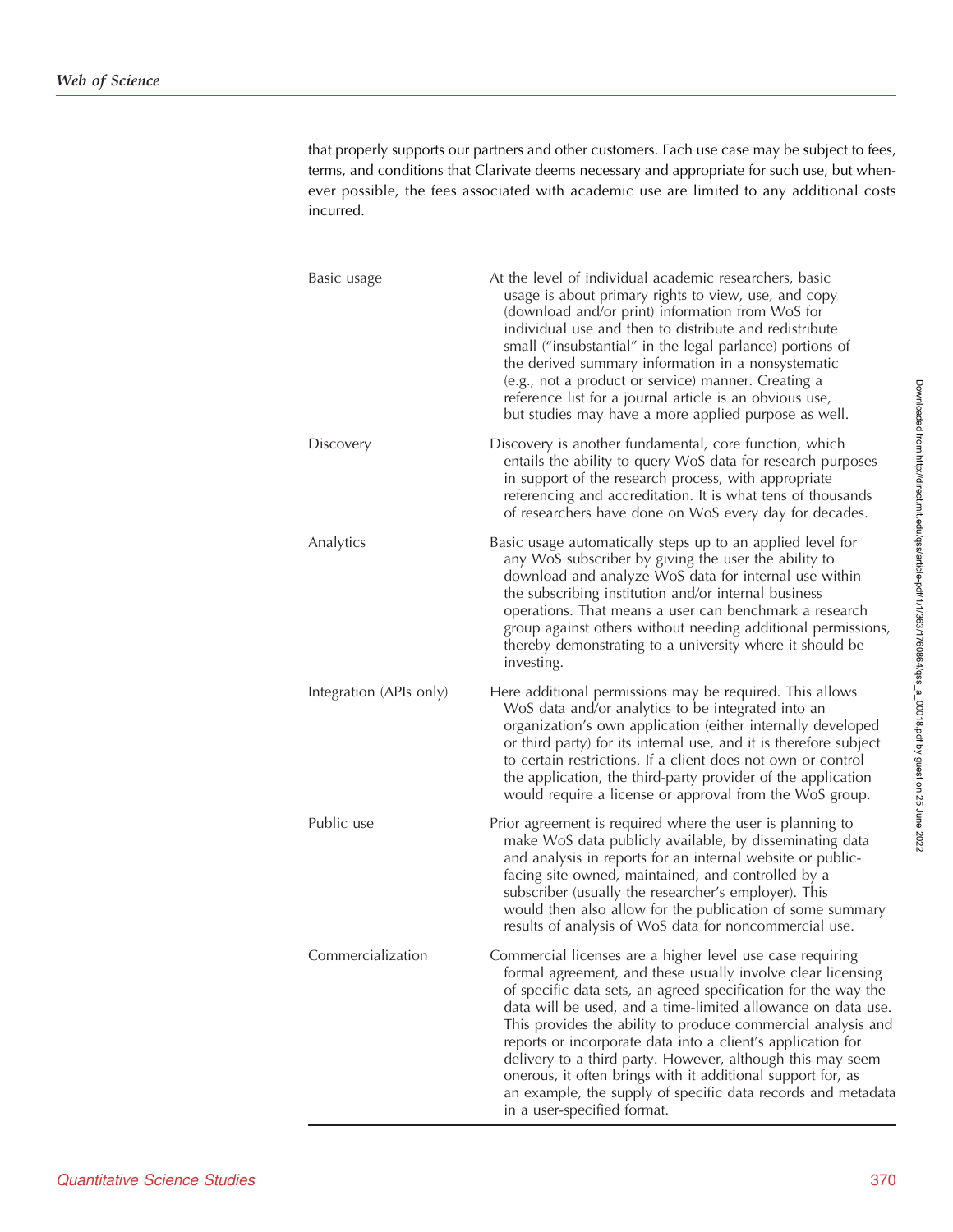The formal terms and conditions of use of WoS data are available on request from the WoS group at the contact email for this article.

#### 3.2. Data Delivery, Volume, and Frequency

Data may be required as "current" at a point in time, or for a historical period, or data may need to be regularly updated to a custom cycle. Because citation counts accumulate over time, and because publication lists grow with new publications, the census date for each data download is significant. Refreshed data sets will have both more records and revised versions of historical records.

Whether delivered in custom data sets or via APIs, WoS offers a suite of updating services, each associated with the delivery tools. Our custom data sets can be updated and re-extracted as frequently as every two weeks, if necessary, or simply annually. Decisions about the preferred cycle will depend on the requirements of the associated research activities and outputs. Our APIs are available in basic, intermediate, and advanced formats, allowing a variety of call speeds and data volumes, again relative to customer requirements and technical competencies.

#### 3.3. Data for Scientometric Research

Basic access for search and discovery is the standard use case for WoS, and this use is permitted for all product formats and delivery mechanisms.

Researchers may face the challenge that standard products and tools do not fulfill the needs of their research project. In such cases we encourage our scientometric partners to contact their designated WoS institutional account manager. Depending on the subscriptions of an institution, we will endeavor to ensure that individual research groups receive adequate and timely access to data that further their academic objectives. We review requests, often with advice and comments from the ISI team, and will respond to the immediate request while engaging with collections managers to ensure ongoing, long-term, and sustainable access to research resources.

WoS is committed to supporting high-quality, innovative research uses of our data. In addition to the search-and-discovery use case, we permit academic analysis and interrogation of the data for research purposes, subject to the implicit agreement that the analyses are for either internal or noncommercial research purposes. We also permit data extracts to create training data sets for use in the development and training of client software applications using mathematical and statistical algorithms that automatically identify patterns in data. All potential uses remain subject to applicable Clarivate terms and conditions, and we expect reasonable and appropriate credit for the output and content in relevant tables and figures in published material.

#### 3.4. Applying for Access to Data

As noted, we encourage scientometric researchers to contact their institutional research data management office in the first instance (usually their institutional library), that typically holds responsibility for WoS subscriptions. They will then be put in contact with their account manager, who has a technical understanding of individual customer holdings.

The key to make this process simple is to be clear about the required data use and research objectives. Usually, we ask scientometric partners to provide a brief (e.g., <500 words) summary outlining the problem they wish to solve. We think that the ability to provide a succinct summary including these elements is a reasonable test of the seriousness of the researcher's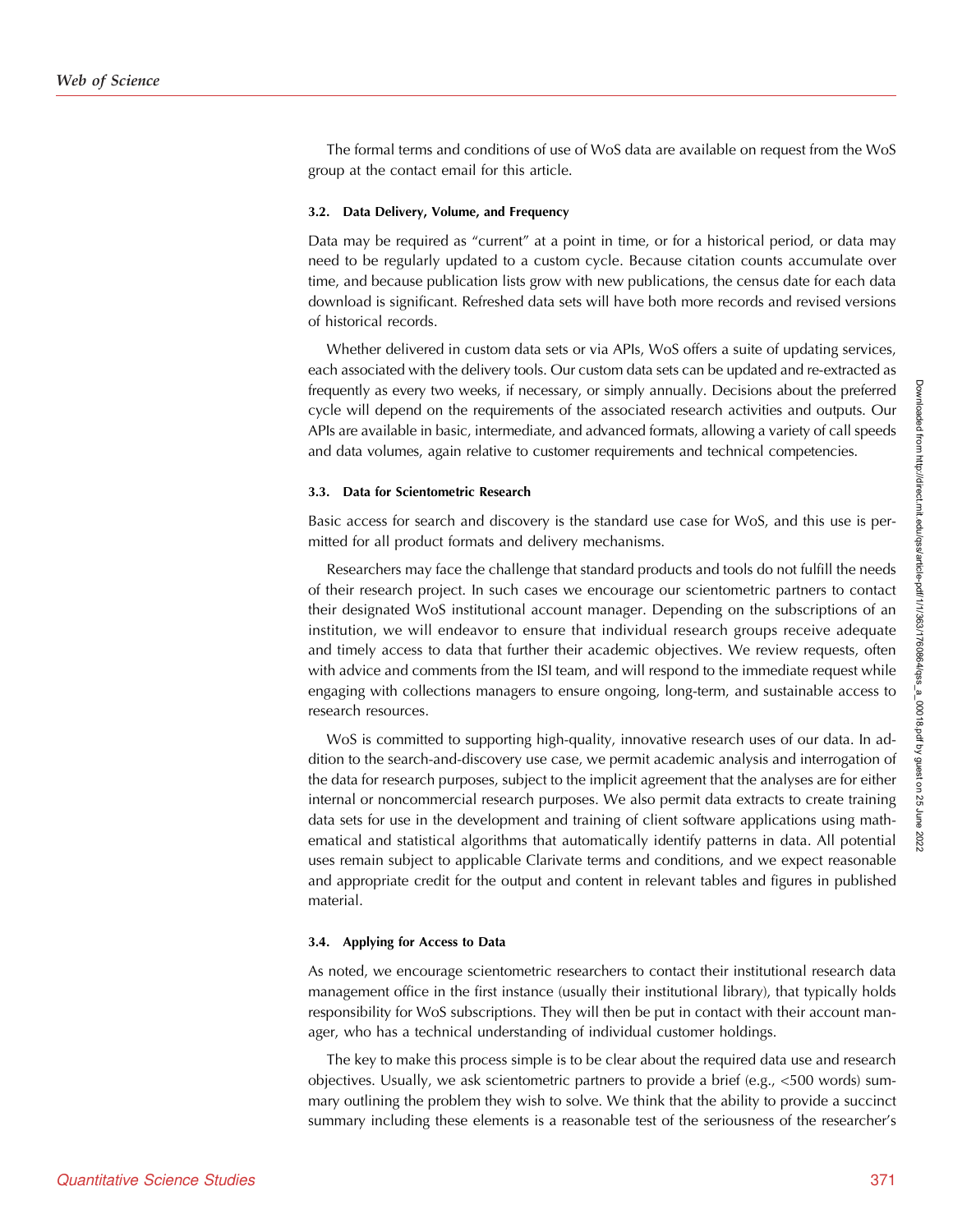purpose and preparedness. It avoids spending time and effort on trivial, unplanned, and speculative analysis. The summary should specify the data required to address the problem (i.e., why are these the preferred data for that purpose?), an explanation of how progress will be reported, an outline of likely outcomes in terms of academic research and potential policy applications, and a description of the likely deliverables. If a specific data extract or download is required, then charges normally apply to cover company costs and data value. Reductions and waivers can only be considered where the proposed research use is of evident academic significance.

Despite these requirements, in many cases, data use does not actually lead to any major charges. We are asking questions that any proposal to a research funder will already have covered, and it seems reasonable to check that a data request is properly planned, because a pipeline of poorly structured requests obstructs delivery to genuine researchers.

Each request is reviewed by ISI to ensure the continuing appropriate and reasonable use of our data and products. Confirmation of a decision will be made both to the requestor and their institution.

At this stage, exploratory and test projects are often given a go-ahead with no further requirements. If the project is substantive then, subject to agreement, we usually ask our bibliometric partners to do the following:

- Periodically share summaries with ISI, at mutually agreed intervals, of the nature of the work, the data and analyses used in the project, and any outcomes achieved.
- Alert us of any suspected issues, questions, or discrepancies arising from data use.
- At the end of the project, provide ISI with a report on methodology, data use, findings and other observations on data and analytics that arose in the course of the work, including a short publishable section describing the work and key achievements and suitable for a general readership.
- Provide proper attribution to WoS for use of our data, tables and figures, in accordance with any guidelines shared at the outset of the project or as provided by us from time to time.
- Share any publications with ISI prior to submission to a journal (we appreciate the opportunity to correct any misunderstandings about our data before they appear in print).

Researchers may see these requirements as challenging or even bureaucratic. We see the reporting process rather differently. It is the basis for a dialogue between ISI staff and the researchers. We work with the data every day, and we can often help to address unexpected challenges in format or background. We also value alerts about unexpected data problems. We are delighted to learn what the researchers are doing and happy to offer advice and feedback as problems and results emerge.

## 4. WHO IS USING WOS DATA?

We are very proud that the research activity and publications of the scientometric community have, from the earliest days of our company, informed the content and provision of our data. Although the WoS group and its predecessor organizations, including ISI, have relied on in-house expertise, such as the research of former Chief Scientist Henry Small and our cur-rent research staff (e.g., [Adams, 2018;](#page-12-0) [Adams et al., 2007;](#page-12-0) [Small, 1973](#page-13-0)), external researchers have been the source for advice on many improvements in and extensions of our databases and analytic systems, for which we are extremely fortunate and grateful.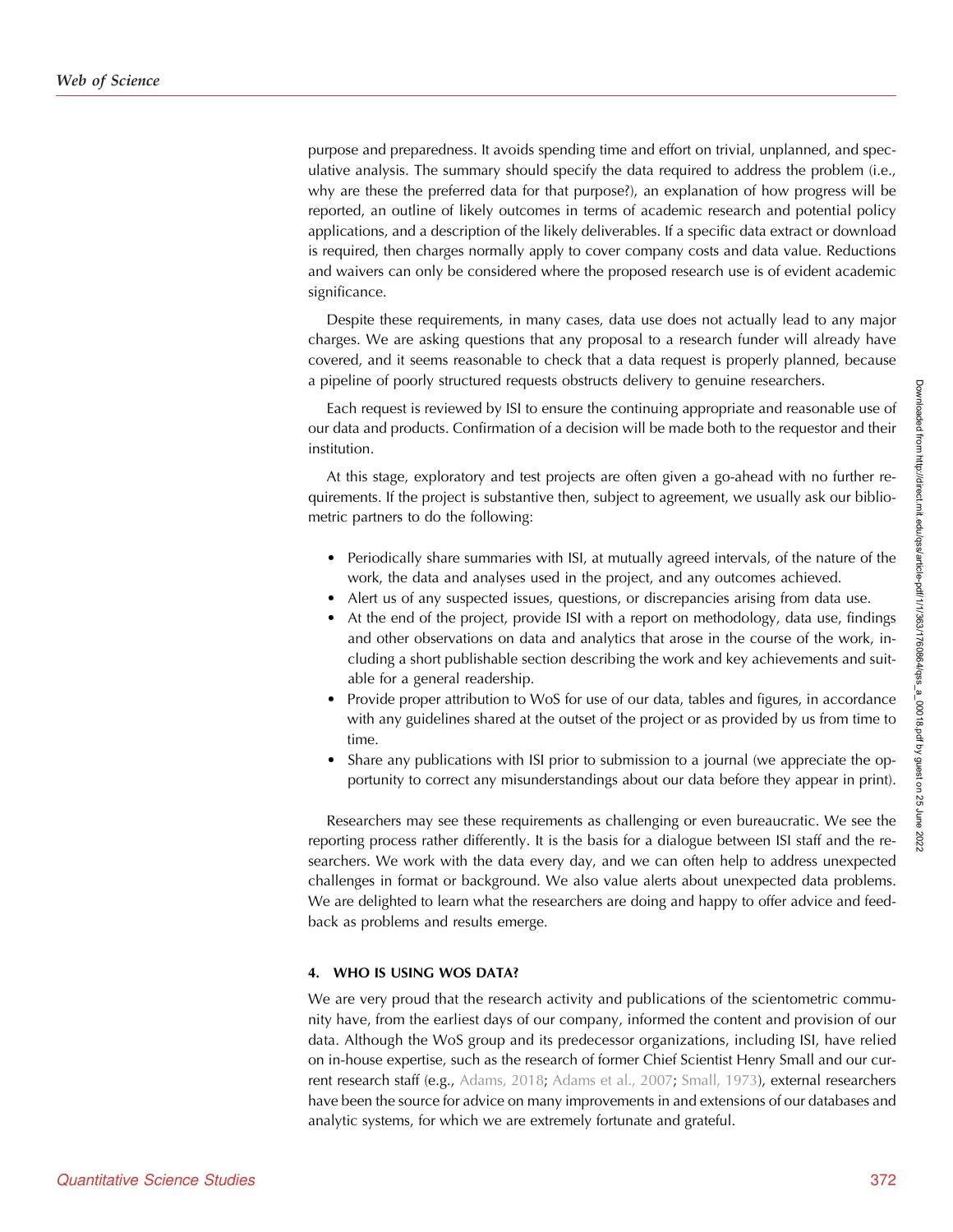As an expression of reciprocal support for the scientometric community, and in appreciation of the benefits derived from this collaborative research, WoS sponsors professional conferences and offers awards and stipends for researchers. For example, we have, for the last three years, sponsored an annual Eugene Garfield Award for Innovation in Citation Analysis, carrying a \$25,000 honorarium ([http://discover.clarivate.com/garfield-award-2019\)](http://discover.clarivate.com/garfield-award-2019), and the Clarivate Analytics Doctoral Dissertation Proposal Scholarship [\(https://www.asist.org/](https://www.asist.org/about/awards/doctoral-dissertation-proposal-scholarship/) [about/awards/doctoral-dissertation-proposal-scholarship/](https://www.asist.org/about/awards/doctoral-dissertation-proposal-scholarship/)).

## 4.1. The Garfield Award for Innovation in Citation Analysis

The Garfield Award is intended to attract applications from scientometric researchers around the world. It is particularly focused on proposals for innovative uses of the WoS data, developing novel applications of the citation network and the research indicators derived from it. Since the beginning of the award program in 2017, we have received proposals covering topics including scholarly publishing trends, author contributions and credit, team science, knowledge generation and dissemination, and the science of science.

Jian Wang (Leiden University) was the 2017 inaugural award recipient. Wang's research uses large databases, such as WoS, and advanced statistics to reveal the structures and dynamics underlying science and technology. His recent work explores both the citing behavior of novel research and how this work is cited, contributing to the important discussion of how bibliometric indicators can be enhanced to better identify and assess novel and creative scholarship. Wang is also interested in the translation of science into innovation, and he uses references to scientific literature from within patents to explore this process and examine the conditions needed for successful translation at the individual, team, and network levels ([Veugelers & Wang, 2019](#page-13-0)).

The 2018 award recipient was Orion Penner (École Polytechnique Fédérale de Lausanne) who studies how career success is influenced by the decisions individual researchers make in allocating research effort across multiple topics, or in selecting a new job or mentor ([Peterson](#page-13-0) [& Penner, 2014\)](#page-13-0). Penner has been using WoS and patent data for some time, and his Garfield Award submission was an innovative proposal to use natural language processing to measure where and how research papers in WoS might represent a pivot *away* from the topics represented in the paper's cited references, with the aim of identifying individual publications that have played a transformative role in scientific discourse.

In 2019, the Garfield Award recipient was Erjia Yan (Drexel University). Yan's research program is focused on developing and deploying an entity-based knowledge framework to study knowledge production and the diffusion of innovations. To build this framework, he has first been identifying and organizing scientific and technological innovations in large heterogeneous corpora through entity recognition methods. For his Garfield Award submission, Yan proposed to examine proximity factors that contribute to knowledge production and innovation diffusion by systematically integrating WoS and grant data from the U.S. National Institutes of Health to study scientist-level productivity and impact [\(Li](#page-13-0) [& Yan, 2019\)](#page-13-0).

Through the award program, the recipients may collaborate with ISI researchers on the development of existing and new scientometric approaches, with ISI attentive to the ways in which the research that is being conducted can subsequently be applied by the company to products and services across WoS.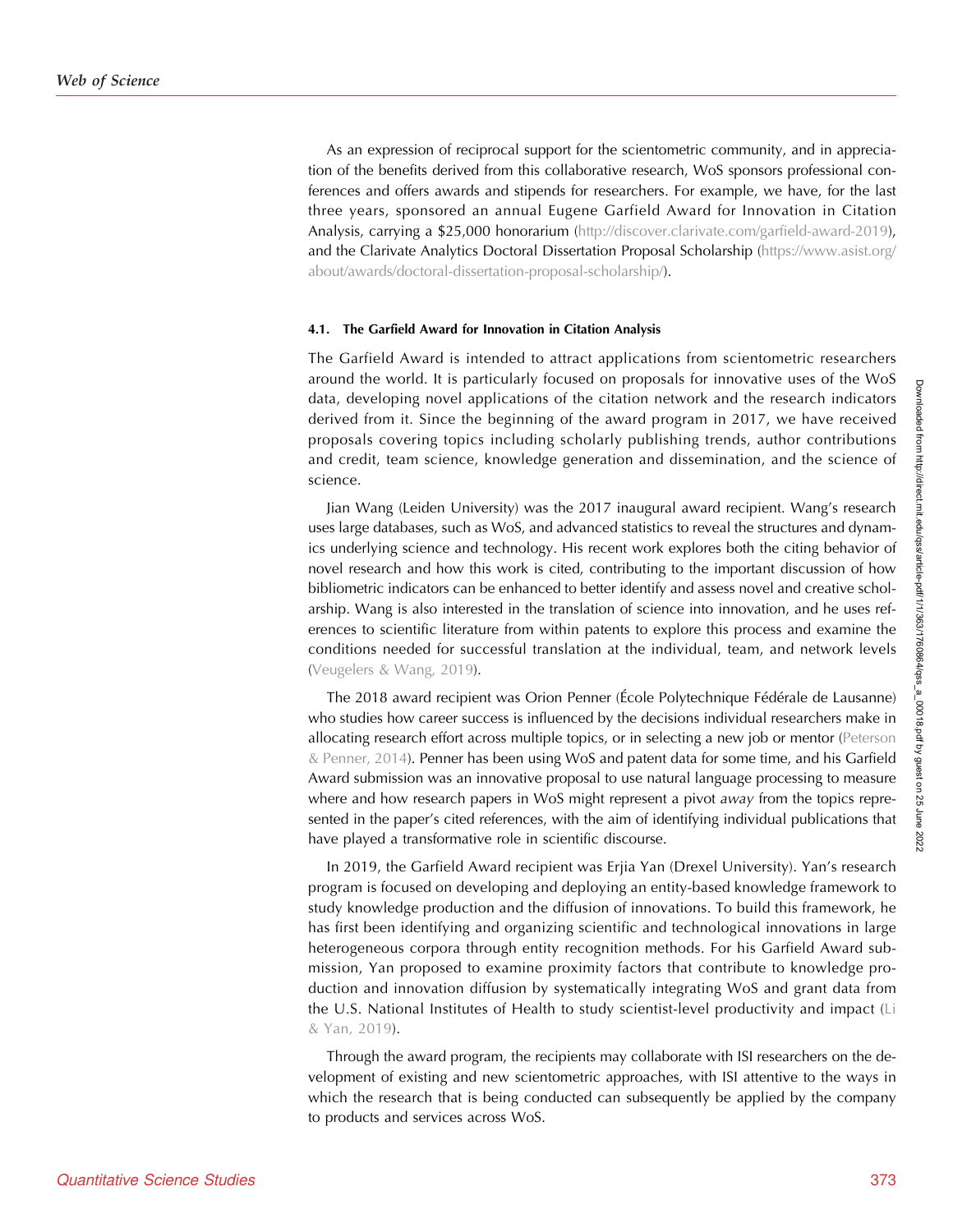#### 4.2. Other Recent Users

As noted, interaction with academic researchers was part of the origins of ISI and growth of the SCI, and there is continuing use of WoS as a source of data in research publications [\(Li et al.,](#page-13-0) [2018;](#page-13-0) [Schnell, 2018\)](#page-13-0). Collaboration between ISI staff and leading academic scientometricians has led to recent proposals for new journal indicators ([Leydesdorff et al., 2019\)](#page-13-0) and new ways of displaying individual research records ([Bornmann et al., 2019\)](#page-12-0). Leading researchers at Ohio State University have long been elaborating the changing global collaborative landscape ([Wagner et al., 2019\)](#page-13-0), and work with them has enabled the use of WoS data in a major study on innovation in Chinese research that ISI hopes to support. Although it is beyond the scope of this paper to provide a comprehensive list of all the many academic groups and research projects using WoS, the following examples provide a selection of other interesting use cases.

#### 4.2.1. Bibliometric and scientometric research organizations

Among a wide range of globally leading academic centers and service organizations, if we focus on just one area of northwest Europe, then we see that the Center for Science and Technology Studies (CWTS), Leiden, Netherlands, the Nordic Institute for Studies in Innovation, Research, and Education (NIFU), Oslo, Norway, and the Royal Institute of Technology (KTH), Stockholm, Sweden all use WoS to deliver internal and externally commissioned projects on research and innovation. These organizations have licensed WoS data to populate an in-house database of scholarly literature, enhancing the data through additional normalization and transformation to meet their analytic needs. In addition to project papers and academic articles, they produce annual statistics and R&D indicators at the national and international levels. CWTS has used WoS to develop a publicly available university ranking (Leiden Ranking), and it recently integrated bibliometric data with associated metadata to produce novel analyses on the variation of female authorship across university output. In addition, these groups develop and disseminate new bibliometric indicators and offer advice on good practice for research assessment.

#### 4.2.2. Academic centers conducting cross-disciplinary research

The Northwestern University Institute on Complex Systems (NICO; Evanston, Illinois), the iSchool at Indiana University (Bloomington, Indiana), and the Knowledge Lab at the University of Chicago (Chicago, Illinois) are examples of academic research centers that carry out cross-disciplinary research projects using WoS to study the dynamics of research and innovation and the science of science. In addition to scholarly work, these groups develop and share "big data" analytic tools with the research community. A recent example of work produced at these centers includes a study that analyzed WoS data to study the age of cited ref-erences of highly cited papers ([Mukherjee et al., 2017](#page-13-0)).

In a second example, authors affiliated with several of the above institutions and their colleagues used WoS to develop a bibliometric framework for studying mobility of scientists ([Robinson-Garcia et al., 2019\)](#page-13-0). Their framework applies a classification of migrant authors and traveling authors to researchers and finds that migrant authors have higher citation impact, despite being less than a third of all mobile authorships. Such large-scale science of science studies require access to the full WoS data set.

#### 4.2.3. Custom extracts for specialized research purposes

As mentioned, for specialized applications, researchers can license access to WoS subsets to meet their research needs. For a study on the relationship between research and development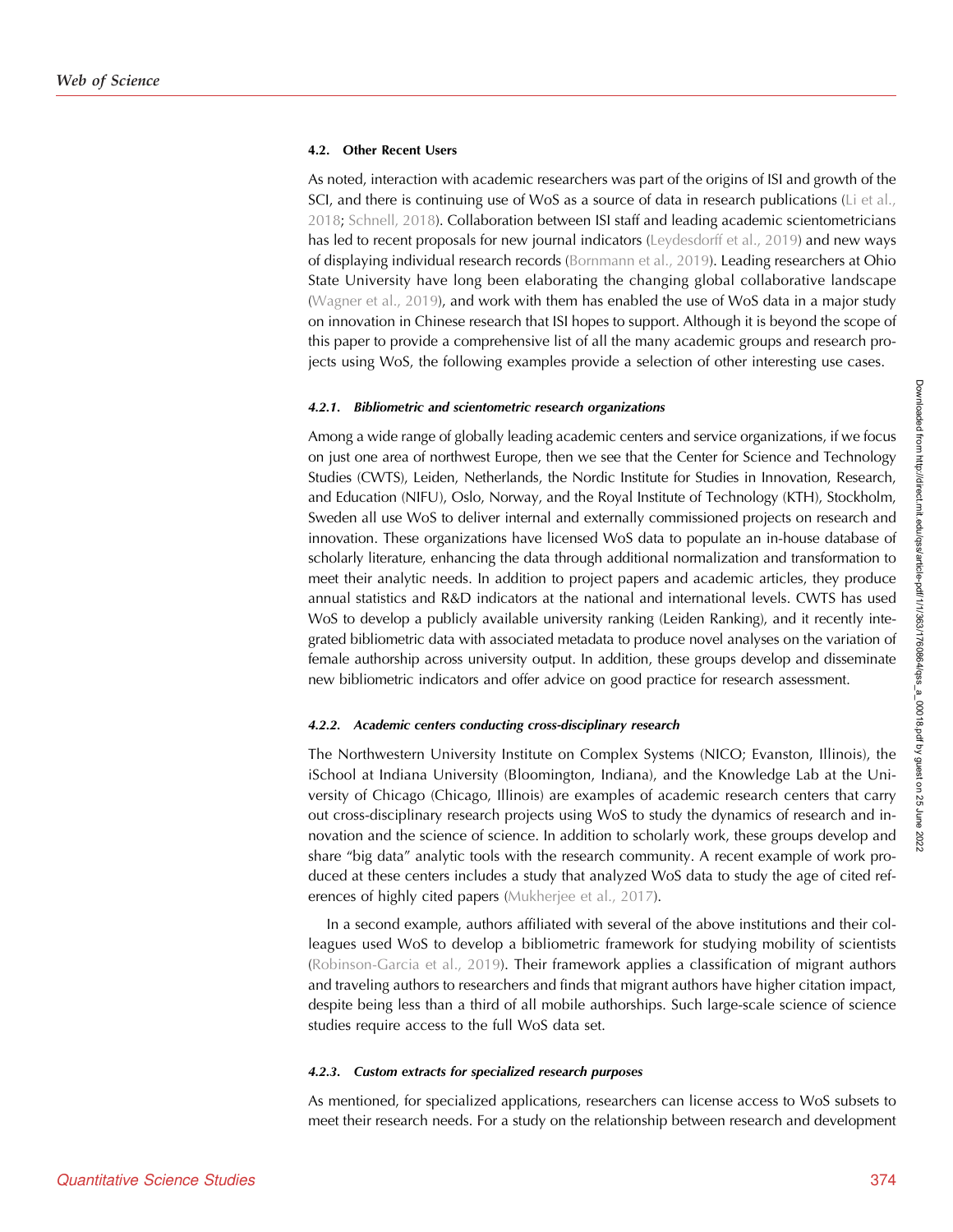<span id="page-12-0"></span>(R&D) funding and publication productivity for academic chemistry departments in the United States, economists purchased a custom data set of research articles published in a specific subset of chemistry journals and for a specific subset of institutions [\(Rosenbloom et al.,](#page-13-0) [2015\)](#page-13-0). A Clarivate team representing the WoS worked with the researchers to extract the specific data set for their purposes, thus ensuring they spent their grant funding on the exact data set needed for the study. A custom data set can be cost effective for more specialized research projects, as additional resources are not required to house and maintain the full data set or extract specific data later, and it is easier to apply regular data updates.

As another example of a fit-for-purpose WoS data set, in 2019 several small custom data extracts were provided for a research contest to develop Indicators of Technology Emergence conducted by faculty at the Georgia Institute of Technology (Georgia Tech; Atlanta, Georgia) and researchers at the analytics firm Search Technologies [\(Porter et al., 2018\)](#page-13-0). Contest participants were challenged to "devise a repeatable procedure to identify emerging R&D topics within a designated S&T domain" and provided with three practice data sets from three difference domains: neurodegenerative and dementia medicine, dye-sensitized solar cells, and smart home. After an initial period to develop their approaches, contest participants were then provided with a fourth data set on an unknown topic and given 10 days to return the results of their method for evaluation by contest organizers. The results of the contest were reported at the 2019 Global Tech Mining conference co-occurring with the 2019 Atlanta Conference on Science and Innovation Policy.

# 5. CONCLUSIONS

We welcome inquiries from and engagement with researchers with a serious interest in and well-developed proposals for the use of WoS data. The content, structure, and detail of WoS has grown and evolved over more than 50 years, often via beneficial, collaborative enterprise between ISI, its successor companies, and the research community—through search and discovery across many disciplines and through the analytic work of many talented scientometricians. Partnerships between those interested in the content and value of the rich data in WoS continue to be an important part of ISI's work today.

## COMPETING INTERESTS

The authors of this paper are Clarivate employees. Clarivate owns the WoS group, which manages the database discussed in this article.

### **REFERENCES**

- Adams, J. (2018). Information and misinformation in bibliometric time-trend analysis. Journal of Informetrics, 12, 1063-1071. [https://](https://doi.org/10.1016/j.joi.2018.08.009) [doi.org/10.1016/j.joi.2018.08.009](https://doi.org/10.1016/j.joi.2018.08.009)
- Adams, J., Greenwood, P. J., & Naylor, C. J. (1987). Evolutionary aspects of environmental sex determination. International Journal of Invertebrate Reproduction and Development, 11, 123–136.
- Adams, J., Gurney, K. A., & Marshall, S. (2007). Profiling citation impact: A new methodology. Scientometrics, 72, 325–344.
- Adams, J., & Testa, J. (2012). Thomson Reuters Book Citation Index. In E. Noyons, P. Ngulube, & J. Leta (Eds.), Proceedings of ISSI 2011: The 13th Conference of the International Society for Scientometrics and Informetrics. Leuven: International Society of Scientometrics & Informetrics, pp. 13–18.
- Bornmann, L., Haunschild, R., & Adams, J. (2019). R package for producing beamplots as a preferred alternative to the h index when

assessing single researchers (based on downloads from Web of Science). Scientometrics, in press. <https://arxiv.org/abs/1905.09095> Bradford, S. C. (1934). Sources of information on specific subjects.

- Engineering, 137(3550), 85–86. Braun, T., Glänzel, W., & Schubert, A. (1985). Scientometric indicators: A 32-country comparative evaluation of publishing performance and citation impact. Singapore: World Scientific Publishing Co.
- Cawkell, T., & Garfield. E. (2001). Institute for Scientific Information. In E. H. Fredriksson (Ed.), A century of science publishing (pp. 151–160). Amsterdam: IOS Press.
- Cole, J. R. (2000). A short history of the use of citations as a measure of the impact of scientific and scholarly work. In B. Cronin and H. Barsky Atkins (Eds.), The Web of Knowledge (pp. 281–300). Medford, NJ: Information Today.